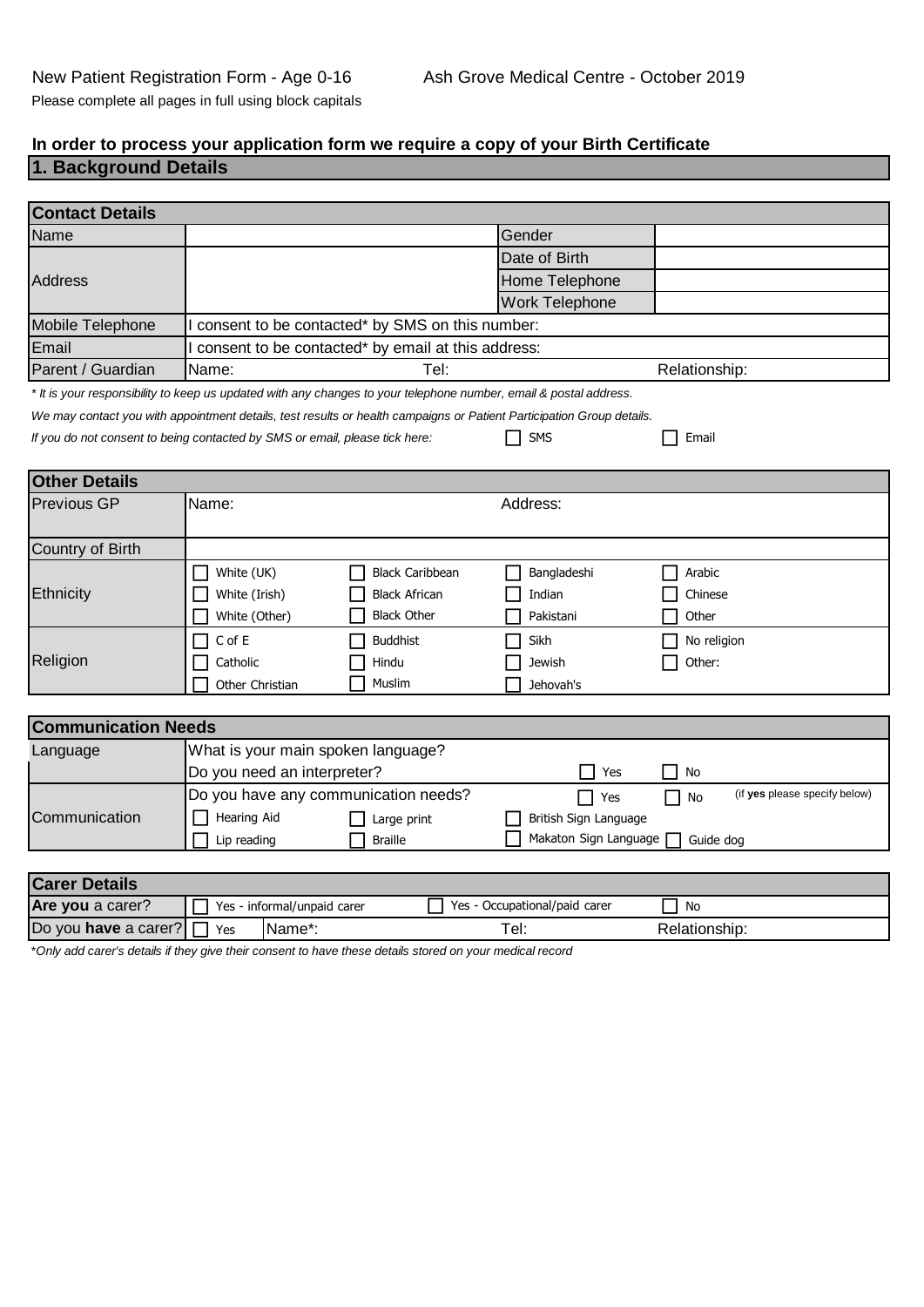## **2. Medical History**

| <b>Medical History</b>                                                                                                                                                    |                                                         |                |                     |
|---------------------------------------------------------------------------------------------------------------------------------------------------------------------------|---------------------------------------------------------|----------------|---------------------|
|                                                                                                                                                                           | Have you suffered from any of the following conditions? |                |                     |
| $\Box$ Asthma                                                                                                                                                             | <b>Heart Disease</b>                                    | Diabetes       | Depression          |
| $\Box$ COPD                                                                                                                                                               | Heart Failure                                           | Kidney Disease | Underactive Thyroid |
| $\Box$ Epilepsy                                                                                                                                                           | High Blood Pressure                                     | Stroke         | Cancer - Type:      |
| Any other conditions, operations or hospital admission details:<br>If you are currently under the care of a Hospital or Consultant outside out area, please tell us here: |                                                         |                |                     |
| <b>Family History</b>                                                                                                                                                     |                                                         |                |                     |

| Please record any significant family history of close relatives with medical problems and confirm which |                                                            |                 |                |  |
|---------------------------------------------------------------------------------------------------------|------------------------------------------------------------|-----------------|----------------|--|
|                                                                                                         | relative e.g. mother, father, brother, sister, grandparent |                 |                |  |
|                                                                                                         |                                                            |                 |                |  |
| Asthma<br>$\mathbf{L}$                                                                                  | <b>Heart Disease</b>                                       | <b>Diabetes</b> | Depression     |  |
| $\Box$ COPD                                                                                             | Stroke                                                     | Kidney Disease  | $\Box$ Thyroid |  |
| $\Box$ Epilepsy                                                                                         | <b>Blood Pressure</b>                                      | Liver Disease   | Cancer         |  |
|                                                                                                         |                                                            |                 |                |  |
| Other:                                                                                                  |                                                            |                 |                |  |
|                                                                                                         |                                                            |                 |                |  |
|                                                                                                         |                                                            |                 |                |  |
|                                                                                                         |                                                            |                 |                |  |

#### **Allergies**

Please record any allergies or sensitivities below

#### **Current Medication**

Please check and include as much information about your current medication below Please give us your previous repeat medication list if possible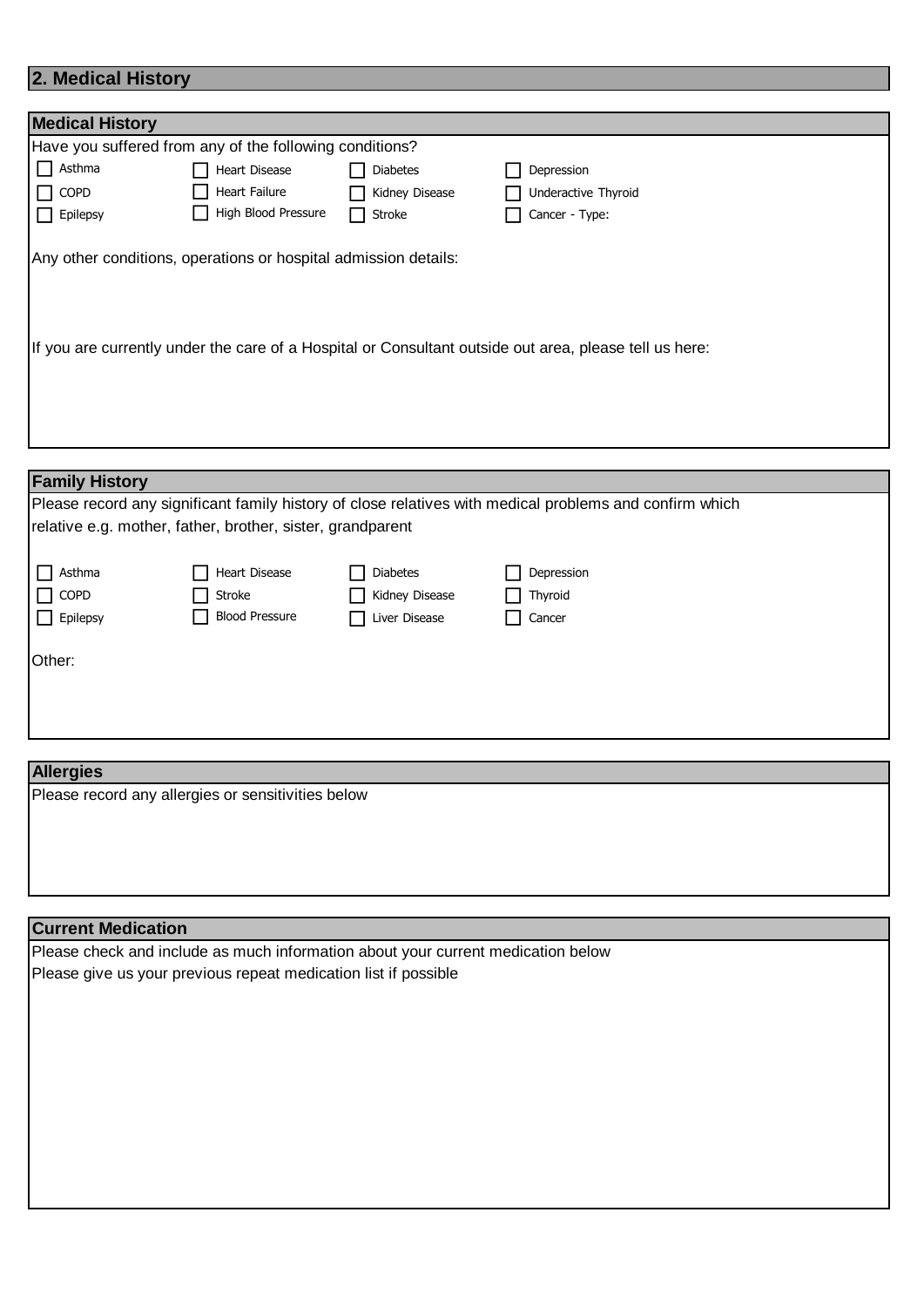#### **3. Further Details**

#### **Electronic Prescribing**

If you would like your prescriptions to go electronically,

please provide details of the pharmacy you would like to use **Pharmacy:** 

### **Patient Participation Group**

Would you like to be involved in our Patient Participation Group?  $\Box$  Yes  $\Box$  No

*We are committed to improving the services we provide. The Patient Participation Group is a mechanism for us to gain valuable feedback from our patients about their experiences, views and ideas for improving our services.* 

| <b>Organ Donation</b> |                                                                                 |  |  |
|-----------------------|---------------------------------------------------------------------------------|--|--|
|                       | am already a blood donor                                                        |  |  |
| <b>Blood Donation</b> | I wish to be a blood donor                                                      |  |  |
|                       | do not wish to be a blood donor                                                 |  |  |
|                       | I am already registered as a donor                                              |  |  |
| <b>Organ Donation</b> | I wish to be a donor - all body parts                                           |  |  |
|                       | I wish to be a donor - for these body parts:                                    |  |  |
|                       | I do not wish to be a donor                                                     |  |  |
|                       |                                                                                 |  |  |
|                       | To register: Online: www.blood.co.uk/the-donation-process/recognising-donors    |  |  |
|                       | Telephone: 0300 123 23 23 to speak to an advisor who will send out a donor card |  |  |

| <b>Signature</b> |                                                                                                                     |
|------------------|---------------------------------------------------------------------------------------------------------------------|
| Signature        | confirm that the information I have provided is true to the best of my knowledge<br>Signed on behalf of the patient |
| Name             |                                                                                                                     |
| Date             |                                                                                                                     |

#### **Checklist**

Please ensure the following are done and provided so that your registration can be completed successfully

Completed and signed above form

Completed and signed GMS1 Form

Photo Proof of ID Birth Certificate

#### **Practice Use Only**

| Appointment             | Reguired     | Not Required    |                       |       |
|-------------------------|--------------|-----------------|-----------------------|-------|
| Photo ID                | Passport     | Driving licence | Identity card         | Other |
| <b>Proof of Address</b> | Utility Bill | Council Tax     | <b>Bank Statement</b> | Other |
| <b>GP Code</b>          |              |                 |                       |       |